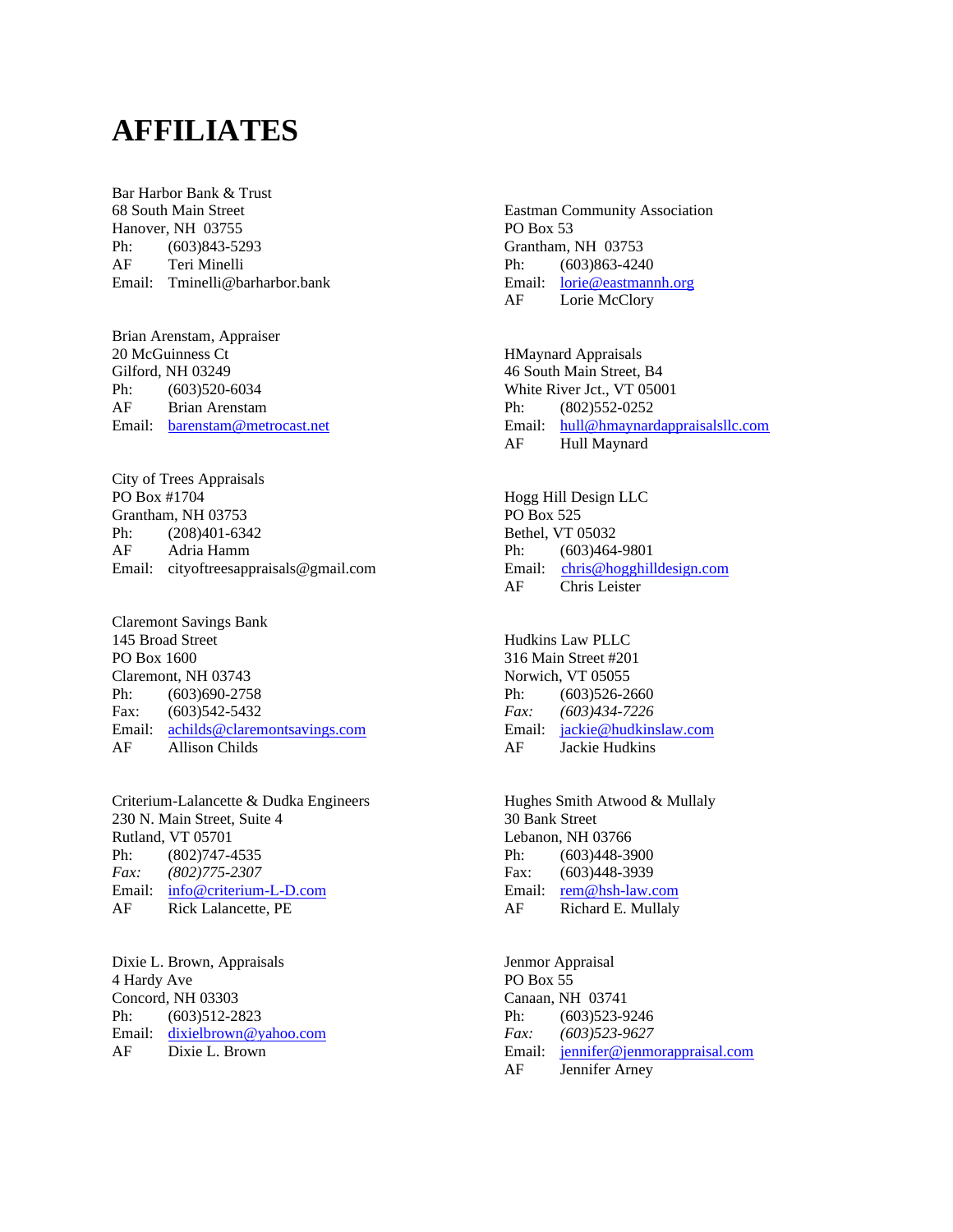Lagasse Appraisal PO Box 12 White River Junction, VT 05001-0012 Ph: (802)2956320 Fax: (802)9051013 Email: [scl@lagasseappraisal.com](mailto:scl@lagasseappraisal.com) AF Steve Lagasse

Law Office of Margaret Jacobs 45 Lyme Road, Suite 209 Hanover, NH 03755 Ph: (603) 643-5010 *Fax: (603) 643-2551* Email: [office@lawmaj.com](file://///192.168.16.25/company/STACY/Boards/UPPER%20VALLEY/DIRECTORY/22/office@lawmaj.com) AF Margaret Jacobs

Ledyard National Bank 38 South Main Street Hanover, NH 03755 Ph: (603)790-1750 *Fax: (603)643-0161* AF Ed Bidlack Email: Edward.bidlack@ledyardbank.com

Mascoma Bank 70 Main Street W. Lebanon, NH 03784 Ph: (603)443-8684 *Cell: (603)398-3851* Email: [sherry.noyes@mascomabank.com](mailto:sherry.noyes@mascomabank.com) AF Sherry Noyes

Mascoma Bank PO Box 1917 New London, NH 03257 Ph: 526-9306 *Fax*: 526-2904 AF Jim Giller Email: jim.giller@mascomabank.com

Model Appraisal Services, Inc. PO Box 5416 W. Lebanon, NH 03784 Ph: (603)298-8400 *Fax: (603)298-5552* Email: [appraisals@modelappraisal.com](file://///192.168.16.25/company/STACY/Boards/UPPER%20VALLEY/DIRECTORY/22/appraisals@modelappraisal.com) AF Robert Jacobs

New Hampshire Housing Finance Authority 32 Constitution Drive Bedford, NH 03110 Ph: (603)310-9245 *Fax: (603)472-2663* Email: [lford@nhhfa.org](mailto:lford@nhhfa.org) AF Lisa Ford

Phenix Title 120 South Main Street W. Lebanon, NH 03784 Ph: (603)440-3383 Fax: *(603)*215-2910 Email: [jcloutier@phenixtitle.com](mailto:jcloutier@phenixtitle.com) AF Jean Cloutier

Porter Home Inspection PO Box 1323 Claremont, NH 03743 Ph: (603)863-9711 *Fax: N/A* Email: [porterhi@myfairpoint.net](mailto:porterhi@myfairpoint.net) AF Robert Porter

Revision Energy 78 Main Street Enfield, NH 03748 Ph: (603) 632-1263 Email: [kim@revisionenergy.com](file://///192.168.16.25/company/STACY/Boards/UPPER%20VALLEY/DIRECTORY/22/kim@energyemp.com) AF Kim Quirk

Rockwood Land Services, LLC PO Box 347 Hartland, VT 05048 Ph: (802)436-1039 *Cell: (802)299-0042* Email: [rockls@vermontel.net](file://///192.168.16.25/company/STACY/Boards/UPPER%20VALLEY/DIRECTORY/22/rockls@vermontel.net) AF Tim Rockwood

Schuster, Buttrey & Wing, PA 79 Hanover Street Lebanon, NH 03766 Ph: (603)448-4782 *Fax: (603)448-3683* Email: [BryceWing@ivylegal.com](mailto:BryceWing@ivylegal.com) AF Bryce M. Wing